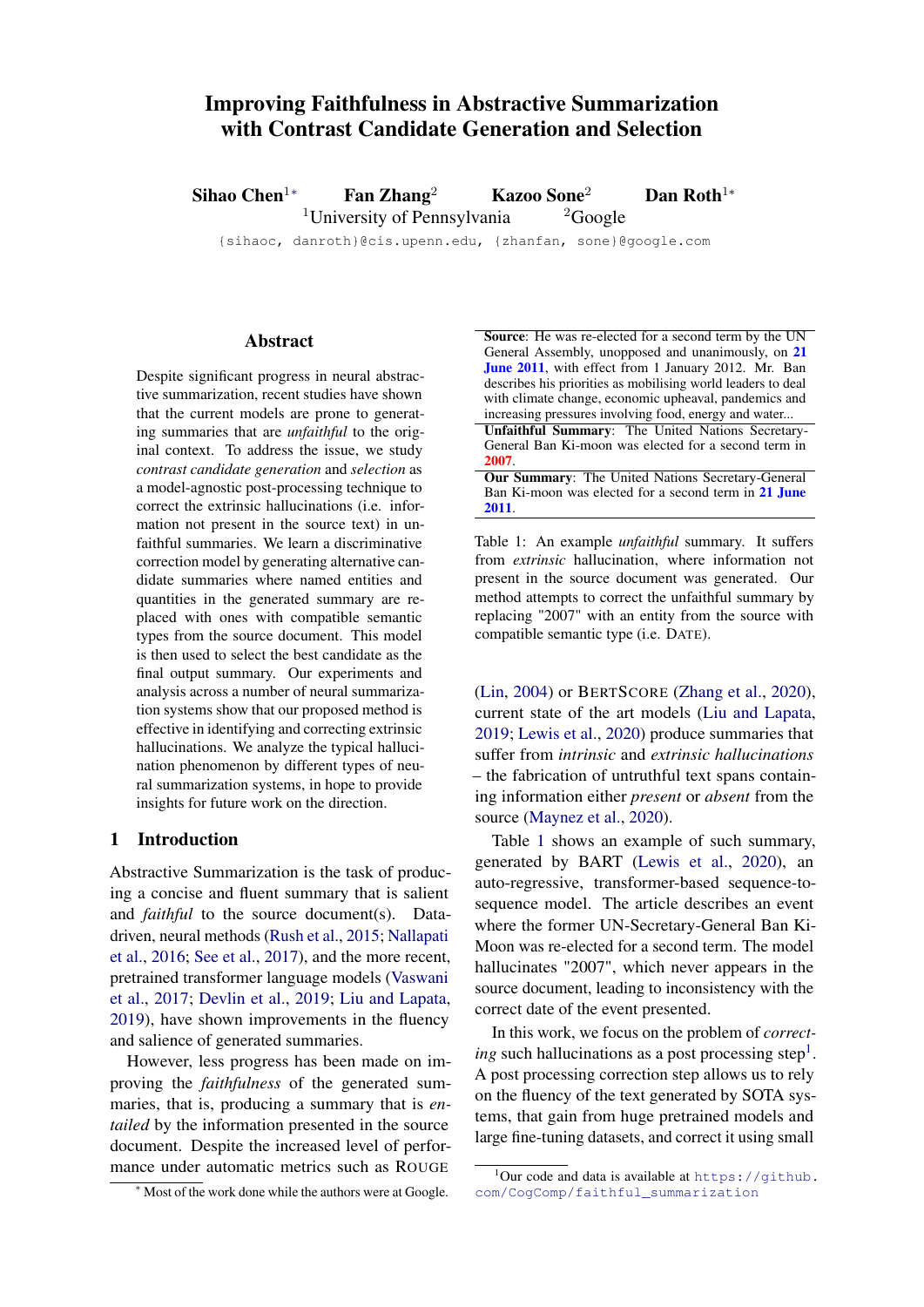amounts of automatically generated training data.

Under the setting where a large fraction of ground truth summarization data is hallucinated, as we show in Table [2,](#page-1-0) we study the method of *contrast candidate generation* and *selection*. In the generation step, we replace named entities in a potentially hallucinated summary with ones with compatible semantic types that are present in the source, and create variants of candidate summaries. In the selection step, we rank the generated candidates with a discriminative model trained to distinguish between faithful summaries and synthetic negative candidates generated given the source. We experiment on a range of RNN- and transformer-based abstractive summarization models. Our preliminary results on the XSum corpus [\(Narayan et al.,](#page-5-5) [2018a\)](#page-5-5), which contains substantial presence of hallucinated ground truth examples, show the effectiveness of our method in correcting unfaithful summaries with *extrinsic hallucinations*.

Our main contributions are as follows. First, our work is the first to study the effectiveness of *contrast candidate generation* and *selection* as a model-agnostic method for correcting hallucinations, under the setting where a large fraction of ground truth summarization data suffers from hallucinations. Second, we validate our method on various neural summarization systems trained on XSum, and provide detailed analysis on the typical types of hallucinations from each system.

## 2 Contrast Candidate Generation & Selection

Our proposed method is built on the observation that a large fraction of extrinsic hallucinations happen on named entities and quantities. Table [2](#page-1-0) shows the human analysis by [Maynez et al.](#page-5-4) [\(2020\)](#page-5-4) on the hallucinations of 500 randomly sampled gold summaries from the XSum corpus . We break down each category and annotate the proportion of hallucinations that happen on entity and number/quantity spans.

As [Maynez et al.](#page-5-4) [\(2020\)](#page-5-4) further show that the hallucinations in training data translate to similar issues for the generated outputs across different summarization models, we want to study a modelagnostic, post-processing method that can correct such entity and quantity hallucinations. We frame the problem as a correction task and make it conceptually a less complex problem than summarization. Modeling correction as a standalone task would

<span id="page-1-0"></span>

| Type              | $\mathcal{O}_0$ |      | Ent. $\%$ Num. $\%$ |
|-------------------|-----------------|------|---------------------|
| Faithful          | 23.1            |      |                     |
| Ex. Hallucination | 73.1            | 35.9 | 18.2                |
| In. Hallucination | 74              | 19   | 0.5                 |

Table 2: Frequency of extrinsic and intrinsic hallucinations in 500 ground truth summary of the XSum corpus. The "%" column shows the  $\%$  of intrinsic and extrinsic hallucinations annotated by [Maynez et al.](#page-5-4) [\(2020\)](#page-5-4). We analyzed the % of hallucinations on entities and numbers/quantities, and show the  $\%$  out of all 500 summaries in the right two columns.

require less training data, which becomes crucial when a large proportion of ground truth summarization data suffer from hallucinations, and inherit the fluency of data intensive SOTA models.

### 2.1 Contrast Candidate Generation

From a model-generated summary, we first identify any potentially hallucinated entities or quantities by checking whether entities with similar surface forms have appeared in the source document. We use a neural Named Entity Recognition (NER) system from the Stanza NLP toolkit [\(Qi et al.,](#page-5-6) [2020\)](#page-5-6) trained on the OntoNotes corpus [\(Weischedel et al.,](#page-6-4) [2013\)](#page-6-4) to extract named entities of different semantic types from the source document and summary. Each named entity present in the summary is replaced with a different entity present in the document with the same NER label. This gives us different variants of the original summary with the same level of fluency , but not necessarily faithful.

#### 2.2 Contrast Candidate Selection

For the candidate selection step, we want to identify the best candidate among the variants generated in the previous step as the final output summary. As the contrast candidates vary in no more than a few tokens from the original summary, it requires a model with more delicate local decision boundaries [\(Gardner et al.,](#page-5-7) [2020\)](#page-5-7) to select the correct candidate. For example, we observe that MNLI models [\(Williams et al.,](#page-6-5) [2018\)](#page-6-5) fail to produce satisfactory results.

To create training data for that purpose, we sample examples from the XSum training set where all entities in the ground truth summary appear in the source document. We then follow the same procedure in the generation step, and produce *unfaithful* variants from the ground truth summary by replacing entities with others that have the same se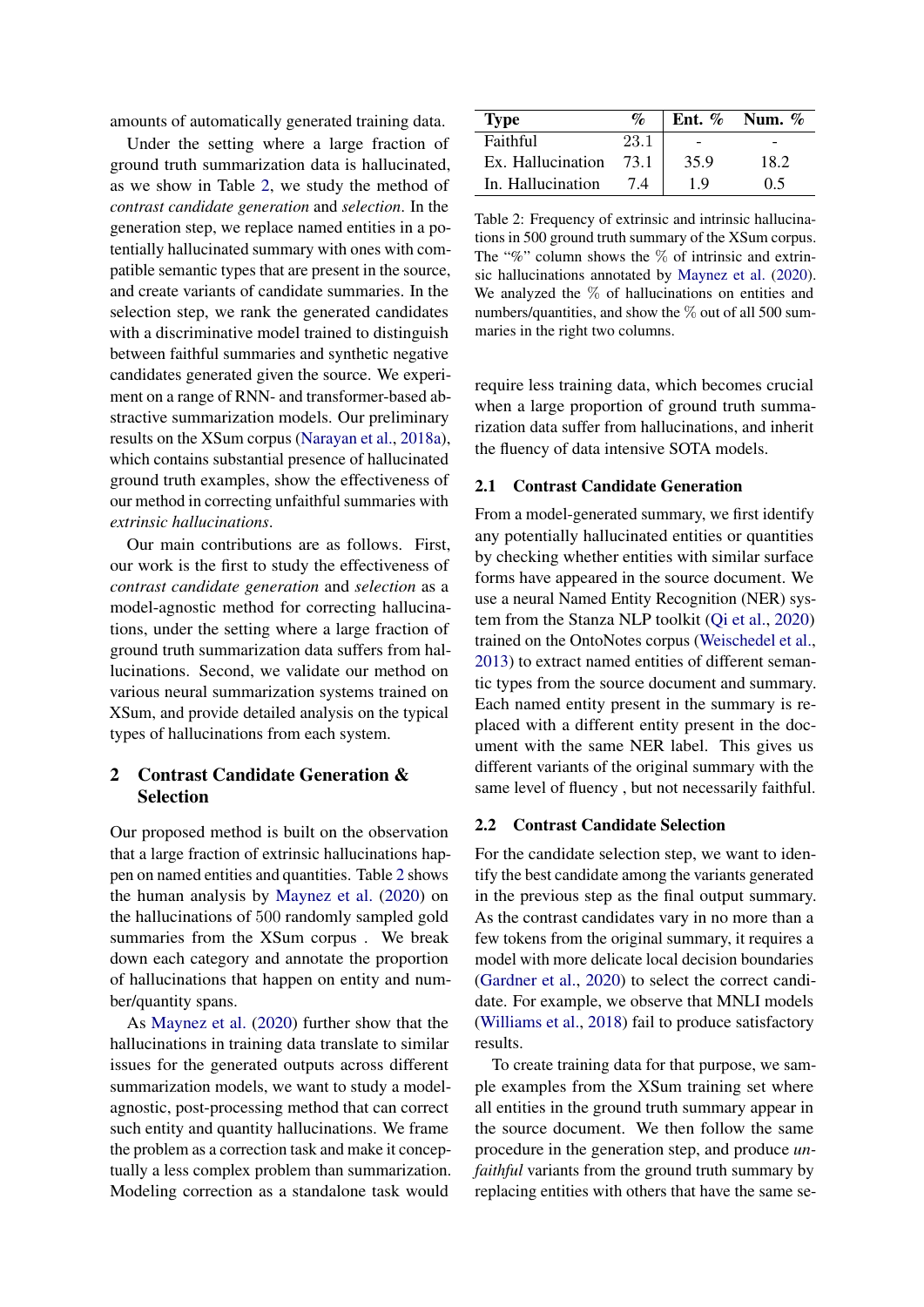mantic type but different surface form in the source text. With the ground truth and synthetic negative summaries, we train a text classifier with a discriminative objective to score and rank the variants of the summaries.

We use BART [\(Lewis et al.,](#page-5-3) [2020\)](#page-5-3) plus a linear layer as our classification model. We adopt a similar learning objective to contrastive learning [\(Khosla et al.,](#page-5-8) [2020\)](#page-5-8). For each pair of positive and negative summary candidate, we use cross entropy loss  $\mathcal{L}_{\text{XE}}$  to handle the correctness of the label predictions. We add a margin ranking loss term  $\mathcal{L}_{\text{RANK}}$ to encourage the model to assign higher probability to the positive than the negative candidate. The margin  $\gamma$  is a tunable hyperparameter in training.

$$
\mathcal{L} = \mathcal{L}_{\text{XE}}(\hat{y_+}, 1) + \mathcal{L}_{\text{XE}}(\hat{y_-}, 0) + \mathcal{L}_{\text{RANK}}(\hat{y_+}, \hat{y_-})
$$

$$
\mathcal{L}_{\text{RANK}} = max(0, \hat{y_-} - \hat{y_+} + \gamma)
$$

During test time, we use the trained model to score the generated contrast candidate summaries, as well as the original version generated by the summarization model. We take the candidate with the highest score as the final summary.

<span id="page-2-0"></span>

| <b>Full XSum Test Set</b>    |           |             |              |  |
|------------------------------|-----------|-------------|--------------|--|
| Method                       | $ROUGE_L$ | <b>BERT</b> | FEQA $(\% )$ |  |
| $\text{BART}_{large}$        | 36.95     | 91.57       |              |  |
| + correct                    | 36.70     | 91.50       |              |  |
| Changed Summary Only (13.3%) |           |             |              |  |
| $\text{BART}_{large}$        | 38.63     | 91.61       | 22.50        |  |
| + correct                    | 36.62     | 91.10       | 25.62        |  |

#### 3 Experiments

Table 3: Evaluation with automatic metrics on the summaries generated by the baseline  $BART_{large}$  model, plus our post-processing correction method. We report  $F_{\beta=1}$  scores with ROUGE and BERTSCORE, plus the percentage of questions answered correctly under FEQA, a QA-based metric for summary faithfulness proposed by [Durmus et al.](#page-4-1) [\(2020\)](#page-4-1).

Our experiments focus on the aforementioned XSum corpus, where the target summary is highly *abstractive* and likely *hallucinated*. We first consider the summaries generated by a BART model trained on the XSum corpus. By applying our method, we are able to change 13.3% of all model generated summaries. For 38.4% of all summaries, the original summary does not have a hallucinated entity, or there is no entity with compatible type in the source text. Our model decides to keep the original summary in the rest 48.3%.

<span id="page-2-1"></span>

|             | Method <i>Faith</i> , % | Ex. %       | In $\%$         |
|-------------|-------------------------|-------------|-----------------|
| <b>BART</b> | $23.8 + 9.6$            | 71.7+11.2   | $1.7 \pm 3.5$   |
| $+$ correct | $59.5 + 12.4$           | $9.2 + 7.3$ | $29.1 \pm 11.6$ |

Table 4: Percentage of examples human annotator judged as "faithful" (*Faith.*), "extrinsically hallucinated" (*Ex.*), and "intrinsically hallucinated" (*In.*) among the 95 randomly sampled corrected summaries. The 95% confidence intervals are estimated with bootstrap resampling (Appendix. [C\)](#page-6-6).

## 3.1 ROUGE and BERTSCORE Evaluation

We first verify that our method does not hurt the fluency and salience of the generated summaries, for which we assume ROUGE [\(Lin,](#page-5-2) [2004\)](#page-5-2) and BERTSCORE [\(Zhang et al.,](#page-6-3) [2020\)](#page-6-3) are suitable metrics. We report the results in Table [3.](#page-2-0) We observe though both the baseline and our method do well in both ROUGE and BERTSCORE, our method trails behind in both metrics slightly. This is due to the existence of extrinsic hallucinations in the ground truth summary, and the model manages to generate a part of the hallucinations, and gets incorrectly rewarded by such.

#### 3.2 Faithfulness Evaluation

To test whether our correction method can improves the faithfulness of the summaries, we evaluate the summaries with FEQA [\(Durmus et al.,](#page-4-1) [2020\)](#page-4-1), a QA-based metric for summary faithfulness. Given a summary, FEQA automatically generates questions on noun phrase and named entity spans in the summary, and uses a pretrained QA model to verify if the answer derived from the source document exact-matches the span in the summary.

We run FEQA and compute the macro-averaged percentage of questions answered correctly for each of the 1510 summaries that our system made corrections to, and report the results in Table [3.](#page-2-0) The results suggest that the corrected summaries present statistically significant improvements over the original ones ( $p < 0.001$ , with a two-tailed, paired t-test).

Table [4](#page-2-1) shows the human evaluation results on the 95 randomly sampled subset of changed summaries. Two expert annotators assign each summary into three faithfulness categories and adjudicate the decisions. Additional annotations from a third expert is then used to calculate the interannotator agreement. As the results show, our model is able to improve the faithfulness of the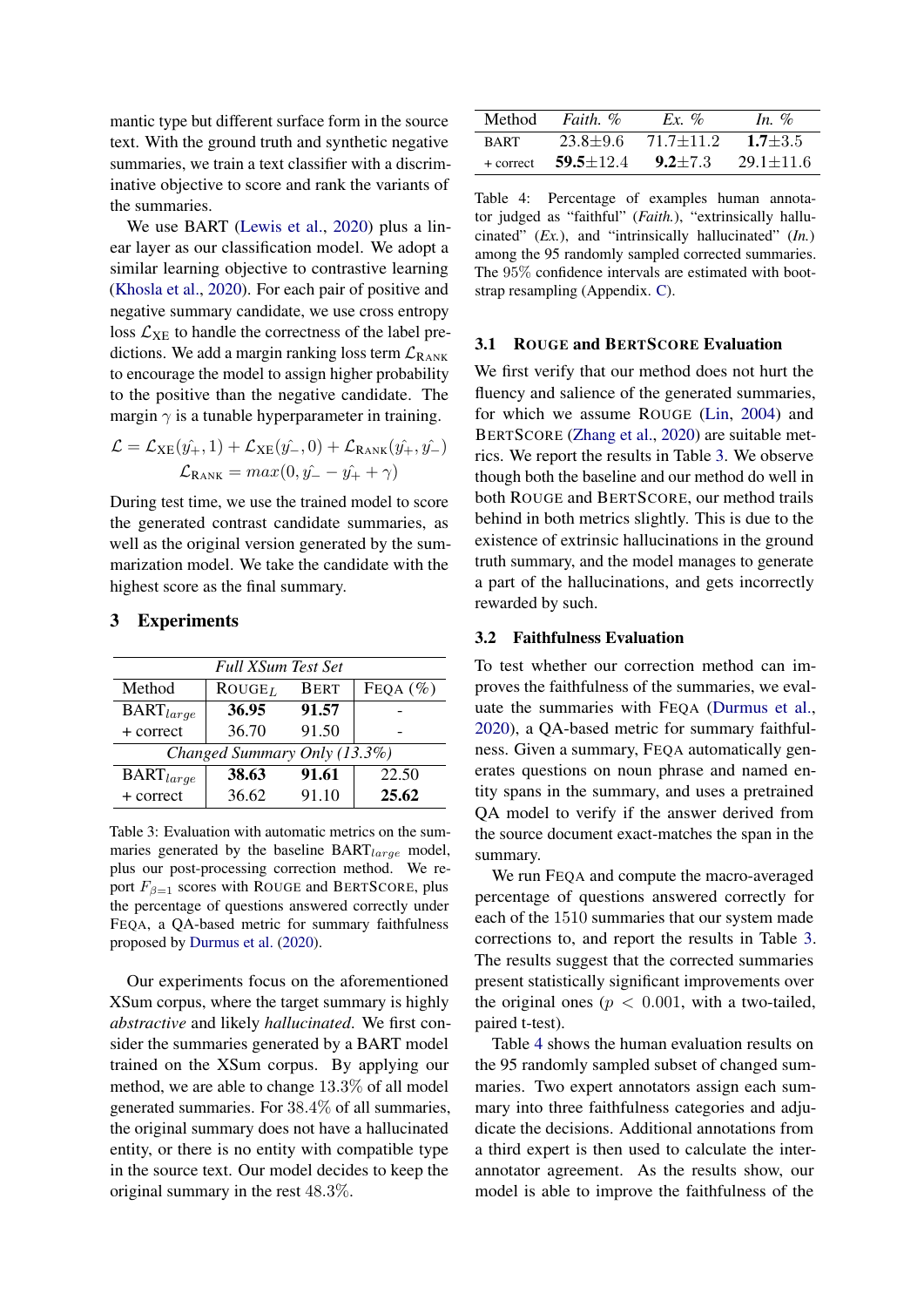<span id="page-3-2"></span>

| <b>Good Corrections</b>       |                     |                                                                                                                        |  |  |
|-------------------------------|---------------------|------------------------------------------------------------------------------------------------------------------------|--|--|
| Type                          | System              | Original Summary and Our Change                                                                                        |  |  |
| <b>Correcting NE Halluci-</b> | BERTS <sub>2S</sub> | Tranmere Rovers have signed midfielder $[Alfreton]_{PER} \rightarrow [Mooney]_{PER}$ on loan                           |  |  |
| nation                        |                     | until the end of the season.                                                                                           |  |  |
| Number<br>Correcting          | <b>BART</b>         | A judge has ruled that the [\$9.6bn (£5.03bn)] <sub>MONEY</sub> $\rightarrow$ [\$7.8bn (£5.03bn)] <sub>MONEY</sub> oil |  |  |
| Hallucination                 |                     | spill compensation fund is not fraudulent.                                                                             |  |  |
|                               |                     | <b>Typical Mistakes</b>                                                                                                |  |  |
| No correct replacement        | <b>BART</b>         | Helmut Kohl, who has died at the age of $[87]_{CARDINAL} \rightarrow [39]_{CARDINAL}$ , was one of                     |  |  |
| exists in source              |                     | the driving forces behind Germany's reunification in 1990.                                                             |  |  |
| Wrong type of NE in           | TRANS <sub>2S</sub> | [Andrew Marr] <sub>PER</sub> $\rightarrow$ [Venter] <sub>PER</sub> is one of the most important scientific discoveries |  |  |
| summary                       |                     | in human life.                                                                                                         |  |  |
| Not explicit in source,       | BERTS <sub>2S</sub> | $[Three]_{CARDINAL} \rightarrow [Two]_{CARDINAL}$ fugitives have been arrested and charged with                        |  |  |
| but can be inferred           |                     | attempting to smuggle drugs into the country.                                                                          |  |  |

Table 5: Examples of corrections and typical mistakes made by our proposed method on generated summaries by different summarization models. The original and replaced entities in each summary are highlighted, and are colored by their faithfulness categories (Red: *Extrinsic Hallucation*; Orange: *Intrinsic Hallucation*; Blue: *Faithful*)

<span id="page-3-1"></span>

| System              | $\mathcal P$ | R.    | $H_1$ | ENT. $%$ |
|---------------------|--------------|-------|-------|----------|
| <b>PTGEN</b>        | 79.86        | 58.38 | 67.45 | 65.48    |
| <b>TCONVS2S</b>     | 87.76        | 61.87 | 72.57 | 64.27    |
| TRANS <sub>2S</sub> | 81.81        | 57.35 | 67.44 | 80.15    |
| <b>BERTS2S</b>      | 80.54        | 37.82 | 51.47 | 56.85    |

Table 6: The selection model's precision, recall and  $F_1$  on identifying hallucinated output from four different summarization systems. The ENT. % column shows the % of hallucinations on entities and quantities among all hallucinated summaries by each system.

summaries, but at the cost of incurring intrinsic hallucinations on mistakes, which we will discuss more in detail in section [4.2.](#page-3-0)

### 4 Analysis and Discussion

## 4.1 Identifying Hallucination Across Systems

Table [6](#page-3-1) shows our selection model's performance when measuring P, R,  $F_1$  w.r.t all the hallucinated instances. We use the test set from [Maynez et al.](#page-5-4) [\(2020\)](#page-5-4), who have annotated hallucination categories of generated summaries from four neural summariazaiton models: PTGEN [\(See et al.,](#page-6-1) [2017\)](#page-6-1) TCONVS2S [\(Narayan et al.,](#page-5-5) [2018a\)](#page-5-5), BERTS2S and TRANS2S [\(Rothe et al.,](#page-5-9) [2020\)](#page-5-9). Our system achieves consistently high level of precision across models. The system achieves high relative recall with respect to the  $\%$  of entity and quantity hallucinations among all hallucinations. As our method only targets entities and quantities, the overall recall varies by the typical type of hallucinations each summarization system makes. We also observe while our method achieves high recall on models with lower ROUGE and BERTSCORE, the recall drops on pretrained models such as BERTS2S. This is potentially due to the decreased percentage of entity/quantity hallucinations exist in generated summaries from the models with pretraining.

## <span id="page-3-0"></span>4.2 Intrinsic vs. Extrinsic Hallucinations Trade-off

As our method detects and corrects extrinsichallucinated entities, naturally any entities replaced wrong would introduce intrinsic hallucinations in the changed summary, as indicated by the results in Table [4.](#page-2-1) To speculate why the mistakes happen, we analyzed the typical mistakes by the model, and listed a few representative examples in Table [5.](#page-3-2) For example, our method could not find the correct replacement for a hallucinated entity when no such one exists in the source text. We observe that the models with pretraining, such as BERTS2S, [\(Rothe](#page-5-9) [et al.,](#page-5-9) [2020\)](#page-5-9) and BART, suffer from the issue by most, as they tend to be affected by artifacts/priors from the pretraining process.

## 4.3 Entity Faithfulness  $\subsetneq$  Summary Faithfulness

From the observation that models often hallucinate entities with no correct replacement in the source, we suspect that solving entity faithfulness alone does not guarantee the faithfulness of the summary. In the last example from Table [5,](#page-3-2) the BERTS2S system correctly identifies that three fugitives are involved in the event described by the source text, even though the number "three" has never been explicitly mentioned in the source context in any surface forms. Furthermore, statistics provided by [Maynez et al.](#page-5-4) [\(2020\)](#page-5-4) show that abstractive summarization models often produces *factual* statements, i.e. verifiable in the real world independent of the source text. Such findings imply that identifying hallucinations often requires more complex objec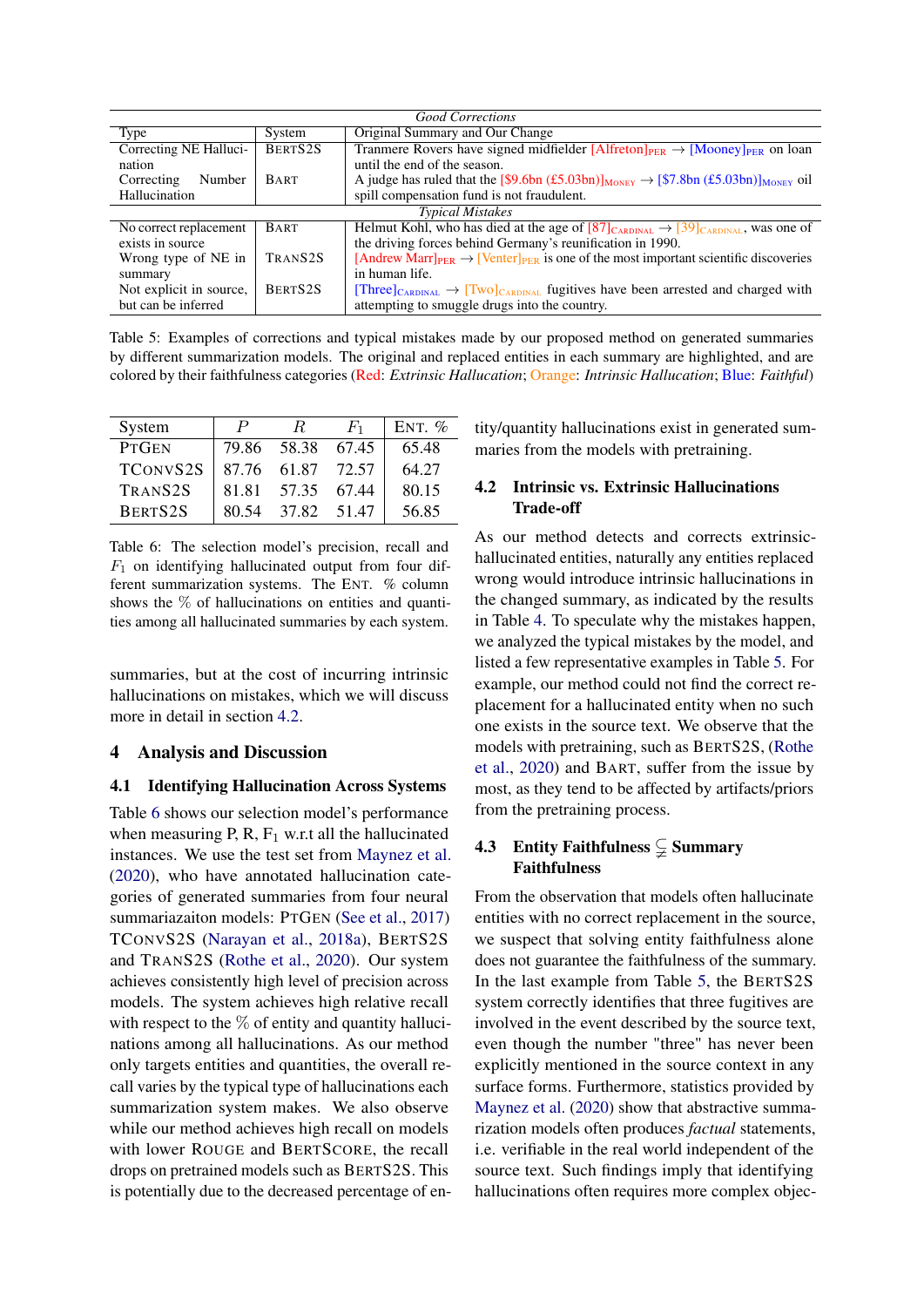tives such as commonsense reasoning and knowledge retrieval. The solution we propose here that focuses only on entites and quantities would likely be insufficient to solve the entire problem.

## 5 Related Work

There have been growing interests in quantitatively measuring the faithfulness of text generation models. Most widely-adopted evaluation metrics for text generation, such as ROUGE [\(Lin,](#page-5-2) [2004\)](#page-5-2) and BERTScore [\(Zhang et al.,](#page-6-3) [2020\)](#page-6-3), correlate poorly with the human perceived faithfulness of the generated text [\(Kryscinski et al.,](#page-5-10) [2019;](#page-5-10) [Durmus et al.,](#page-4-1) [2020\)](#page-4-1). Recent studies explore categorical, contentbased analysis for measuring the faithfulness of summaries [\(Goyal and Durrett,](#page-5-11) [2020;](#page-5-11) [Deutsch and](#page-4-2) [Roth,](#page-4-2) [2020\)](#page-4-2). [Narayan et al.](#page-5-12) [\(2018b\)](#page-5-12); [Deutsch et al.](#page-4-3) [\(2020\)](#page-4-3); [Durmus et al.](#page-4-1) [\(2020\)](#page-4-1) propose to use question answering to test the consistency of summary content to the information presented in the source text.

There have been efforts to study pre- or post- processing methods to improving faithfulness of generated summaries. [Falke et al.](#page-4-4) [\(2019\)](#page-4-4) attempt to use textual entailment models to re-rank the summary candidates generated from beam search or different neural systems. As [Maynez et al.](#page-5-4) [\(2020\)](#page-5-4) highlight the existence of hallucinations in training data, truncating potentially unfaithful gold summaries during training is an effective strategy [\(Kang and](#page-5-13) [Hashimoto,](#page-5-13) [2020;](#page-5-13) [Filippova,](#page-5-14) [2020\)](#page-5-14). [Kryscinski](#page-5-15) [et al.](#page-5-15) [\(2020\)](#page-5-15) take similar apporach as in this work to identify the hallucinations in summary. A concurrent study to this work [\(Cao et al.,](#page-4-5) [2020\)](#page-4-5) uses similar strategies as in this paper on a dataset with a very small fraction of hallucinations present. Our study instead focuses on the more challenging setting [\(Goyal and Durrett,](#page-5-16) [2021\)](#page-5-16) where a large part of training data suffers from extrinsic and intrinsic hallucinations, and provides cross-system analysis on the both hallucinations categories.

## 6 Conclusion

We study contrast candidate generation and selection as a method to apply post-hoc fixes to extrinsically hallucinated summary on entities and quantities, under the setting where the summarization dataset suffers from intrinsic and extrinsic hallucinations. We conduct our experiments on the XSum dataset, and show that our method is able to correct extrinsic hullucinations, but incurs a small fraction

of intrinsic hallucinations on mistakes. We also provide detailed analysis and discussions on the capabilities and limitations of our method. We hope our findings in the paper will provide insights to future work in this direction.

### Acknowledgments

We thank Sunita Verma and Sugato Basu for valuable input and feedback on drafts of the paper. This work was supported in part by a Focused Award from Google, a gift from Tencent, and by Contract FA8750-19-2-1004 with the US Defense Advanced Research Projects Agency (DARPA). The views expressed are those of the authors and do not reflect the official policy or position of the Department of Defense or the U.S. Government.

#### References

- <span id="page-4-5"></span>Meng Cao, Yue Dong, Jiapeng Wu, and Jackie Chi Kit Cheung. 2020. [Factual error correction for abstrac](https://doi.org/10.18653/v1/2020.emnlp-main.506)[tive summarization models.](https://doi.org/10.18653/v1/2020.emnlp-main.506) In *Proceedings of the 2020 Conference on Empirical Methods in Natural Language Processing (EMNLP)*, pages 6251–6258, Online. Association for Computational Linguistics.
- <span id="page-4-3"></span>Daniel Deutsch, Tania Bedrax-Weiss, and Dan Roth. 2020. Towards question-answering as an automatic metric for evaluating the content quality of a summary. *arXiv preprint arXiv:2010.00490*.
- <span id="page-4-2"></span>Daniel Deutsch and Dan Roth. 2020. Understanding the extent to which summarization evaluation metrics measure the information quality of summaries. *arXiv preprint arXiv:2010.12495*.
- <span id="page-4-0"></span>Jacob Devlin, Ming-Wei Chang, Kenton Lee, and Kristina Toutanova. 2019. [BERT: Pre-training of](https://doi.org/10.18653/v1/N19-1423) [deep bidirectional transformers for language under](https://doi.org/10.18653/v1/N19-1423)[standing.](https://doi.org/10.18653/v1/N19-1423) In *Proceedings of the 2019 Conference of the North American Chapter of the Association for Computational Linguistics: Human Language Technologies, Volume 1 (Long and Short Papers)*, pages 4171–4186, Minneapolis, Minnesota. Association for Computational Linguistics.
- <span id="page-4-1"></span>Esin Durmus, He He, and Mona Diab. 2020. [FEQA: A](https://doi.org/10.18653/v1/2020.acl-main.454) [question answering evaluation framework for faith](https://doi.org/10.18653/v1/2020.acl-main.454)[fulness assessment in abstractive summarization.](https://doi.org/10.18653/v1/2020.acl-main.454) In *Proceedings of the 58th Annual Meeting of the Association for Computational Linguistics*, pages 5055– 5070, Online. Association for Computational Linguistics.
- <span id="page-4-4"></span>Tobias Falke, Leonardo F. R. Ribeiro, Prasetya Ajie Utama, Ido Dagan, and Iryna Gurevych. 2019. [Ranking generated summaries by correctness: An in](https://doi.org/10.18653/v1/P19-1213)[teresting but challenging application for natural lan](https://doi.org/10.18653/v1/P19-1213)[guage inference.](https://doi.org/10.18653/v1/P19-1213) In *Proceedings of the 57th Annual*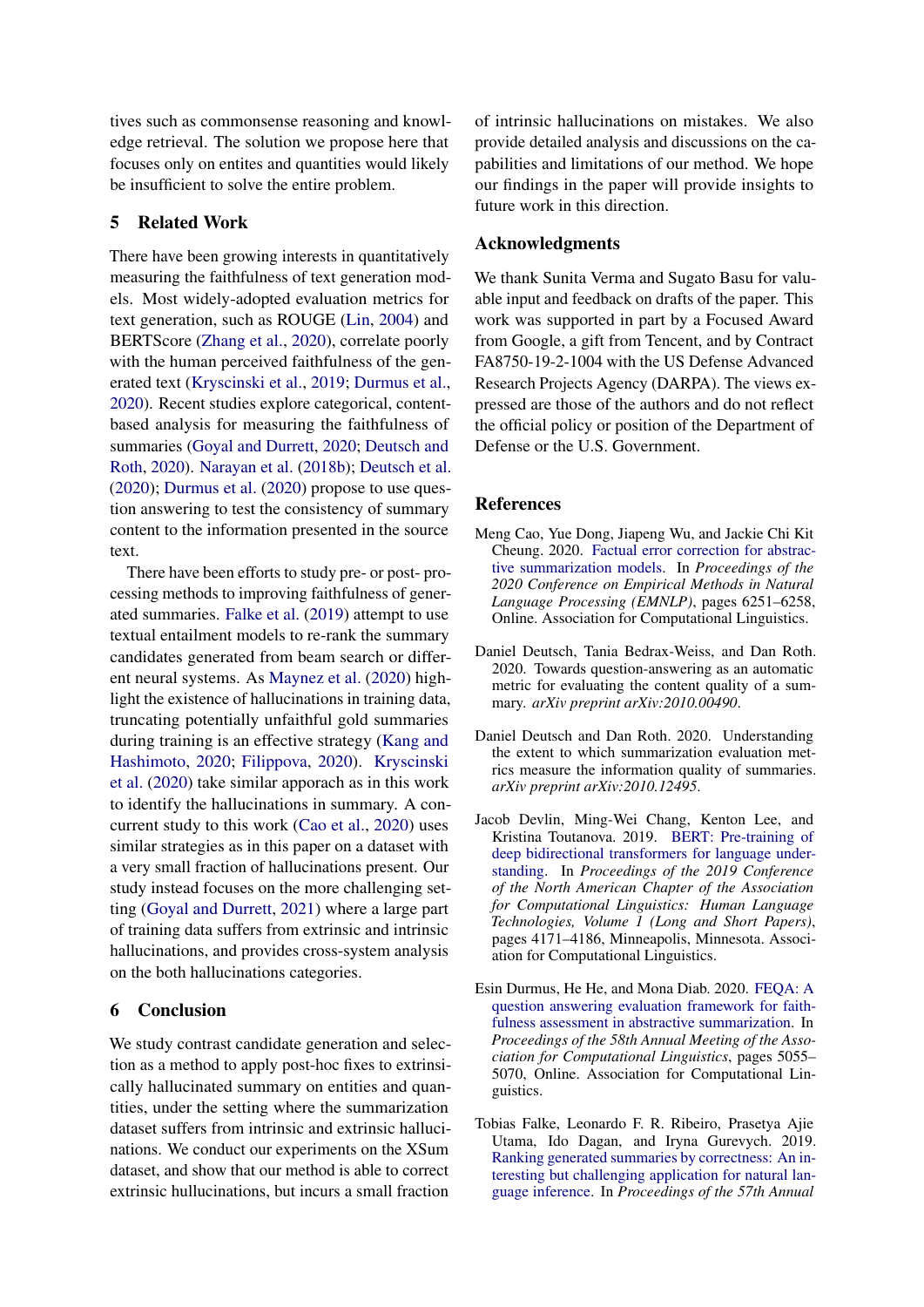*Meeting of the Association for Computational Linguistics*, pages 2214–2220, Florence, Italy. Association for Computational Linguistics.

- <span id="page-5-14"></span>Katja Filippova. 2020. [Controlled hallucinations:](https://www.aclweb.org/anthology/2020.findings-emnlp.76) [Learning to generate faithfully from noisy data.](https://www.aclweb.org/anthology/2020.findings-emnlp.76) In *Findings of the Association for Computational Linguistics: EMNLP 2020*, pages 864–870, Online. Association for Computational Linguistics.
- <span id="page-5-7"></span>Matt Gardner, Yoav Artzi, Victoria Basmov, Jonathan Berant, Ben Bogin, Sihao Chen, Pradeep Dasigi, Dheeru Dua, Yanai Elazar, Ananth Gottumukkala, Nitish Gupta, Hannaneh Hajishirzi, Gabriel Ilharco, Daniel Khashabi, Kevin Lin, Jiangming Liu, Nelson F. Liu, Phoebe Mulcaire, Qiang Ning, Sameer Singh, Noah A. Smith, Sanjay Subramanian, Reut Tsarfaty, Eric Wallace, Ally Zhang, and Ben Zhou. 2020. [Evaluating models' local decision boundaries](https://www.aclweb.org/anthology/2020.findings-emnlp.117) [via contrast sets.](https://www.aclweb.org/anthology/2020.findings-emnlp.117) In *Findings of the Association for Computational Linguistics: EMNLP 2020*, pages 1307–1323, Online. Association for Computational Linguistics.
- <span id="page-5-11"></span>Tanya Goyal and Greg Durrett. 2020. [Evaluating fac](https://www.aclweb.org/anthology/2020.findings-emnlp.322)[tuality in generation with dependency-level entail](https://www.aclweb.org/anthology/2020.findings-emnlp.322)[ment.](https://www.aclweb.org/anthology/2020.findings-emnlp.322) In *Findings of the Association for Computational Linguistics: EMNLP 2020*, pages 3592–3603, Online. Association for Computational Linguistics.
- <span id="page-5-16"></span>Tanya Goyal and Greg Durrett. 2021. Annotating and modeling fine-grained factuality in summarization. In *Proceedings of the 2021 Proceedings Conference of the North American Chapter of the Association for Computational Linguistics: Human Language Technologies.*
- <span id="page-5-13"></span>Daniel Kang and Tatsunori Hashimoto. 2020. [Im](https://doi.org/10.18653/v1/2020.acl-main.66)[proved natural language generation via loss trunca](https://doi.org/10.18653/v1/2020.acl-main.66)[tion.](https://doi.org/10.18653/v1/2020.acl-main.66) In *Proceedings of the 58th Annual Meeting of the Association for Computational Linguistics*, pages 718–731, Online. Association for Computational Linguistics.
- <span id="page-5-8"></span>Prannay Khosla, Piotr Teterwak, Chen Wang, Aaron Sarna, Yonglong Tian, Phillip Isola, Aaron Maschinot, Ce Liu, and Dilip Krishnan. 2020. Supervised contrastive learning. *Proceedings of the 34th Conference on Neural Information Processing Systems*.
- <span id="page-5-10"></span>Wojciech Kryscinski, Nitish Shirish Keskar, Bryan Mc-Cann, Caiming Xiong, and Richard Socher. 2019. [Neural text summarization: A critical evaluation.](https://doi.org/10.18653/v1/D19-1051) In *Proceedings of the 2019 Conference on Empirical Methods in Natural Language Processing and the 9th International Joint Conference on Natural Language Processing (EMNLP-IJCNLP)*, pages 540– 551, Hong Kong, China. Association for Computational Linguistics.
- <span id="page-5-15"></span>Wojciech Kryscinski, Bryan McCann, Caiming Xiong, and Richard Socher. 2020. Evaluating the factual consistency of abstractive text summarization. In *Proceedings of the 2020 Conference on Empirical*

*Methods in Natural Language Processing (EMNLP)*, pages 9332–9346.

- <span id="page-5-3"></span>Mike Lewis, Yinhan Liu, Naman Goyal, Marjan Ghazvininejad, Abdelrahman Mohamed, Omer Levy, Veselin Stoyanov, and Luke Zettlemoyer. 2020. [BART: Denoising sequence-to-sequence pre](https://doi.org/10.18653/v1/2020.acl-main.703)[training for natural language generation, translation,](https://doi.org/10.18653/v1/2020.acl-main.703) [and comprehension.](https://doi.org/10.18653/v1/2020.acl-main.703) In *Proceedings of the 58th Annual Meeting of the Association for Computational Linguistics*, pages 7871–7880, Online. Association for Computational Linguistics.
- <span id="page-5-2"></span>Chin-Yew Lin. 2004. [ROUGE: A package for auto](https://www.aclweb.org/anthology/W04-1013)[matic evaluation of summaries.](https://www.aclweb.org/anthology/W04-1013) In *Text Summarization Branches Out*, pages 74–81, Barcelona, Spain. Association for Computational Linguistics.
- <span id="page-5-1"></span>Yang Liu and Mirella Lapata. 2019. Text summarization with pretrained encoders. In *Proceedings of the 2019 Conference on Empirical Methods in Natural Language Processing and the 9th International Joint Conference on Natural Language Processing (EMNLP-IJCNLP)*, pages 3721–3731.
- <span id="page-5-4"></span>Joshua Maynez, Shashi Narayan, Bernd Bohnet, and Ryan McDonald. 2020. [On faithfulness and factu](https://doi.org/10.18653/v1/2020.acl-main.173)[ality in abstractive summarization.](https://doi.org/10.18653/v1/2020.acl-main.173) In *Proceedings of the 58th Annual Meeting of the Association for Computational Linguistics*, pages 1906–1919, Online. Association for Computational Linguistics.
- <span id="page-5-0"></span>Ramesh Nallapati, Bowen Zhou, Cicero dos Santos, Çağlar Gu̇lçehre, and Bing Xiang. 2016. [Abstrac](https://doi.org/10.18653/v1/K16-1028)[tive text summarization using sequence-to-sequence](https://doi.org/10.18653/v1/K16-1028) [RNNs and beyond.](https://doi.org/10.18653/v1/K16-1028) In *Proceedings of The 20th SIGNLL Conference on Computational Natural Language Learning*, pages 280–290, Berlin, Germany. Association for Computational Linguistics.
- <span id="page-5-5"></span>Shashi Narayan, Shay B Cohen, and Mirella Lapata. 2018a. Don't give me the details, just the summary! topic-aware convolutional neural networks for extreme summarization. In *Proceedings of the 2018 Conference on Empirical Methods in Natural Language Processing*, pages 1797–1807.
- <span id="page-5-12"></span>Shashi Narayan, Shay B. Cohen, and Mirella Lapata. 2018b. [Ranking sentences for extractive summariza](https://doi.org/10.18653/v1/N18-1158)[tion with reinforcement learning.](https://doi.org/10.18653/v1/N18-1158) In *Proceedings of the 2018 Conference of the North American Chapter of the Association for Computational Linguistics: Human Language Technologies, Volume 1 (Long Papers)*, pages 1747–1759, New Orleans, Louisiana. Association for Computational Linguistics.
- <span id="page-5-6"></span>Peng Qi, Yuhao Zhang, Yuhui Zhang, Jason Bolton, and Christopher D. Manning. 2020. [Stanza: A](https://nlp.stanford.edu/pubs/qi2020stanza.pdf) [Python natural language processing toolkit for many](https://nlp.stanford.edu/pubs/qi2020stanza.pdf) [human languages.](https://nlp.stanford.edu/pubs/qi2020stanza.pdf) In *Proceedings of the 58th Annual Meeting of the Association for Computational Linguistics: System Demonstrations*.
- <span id="page-5-9"></span>Sascha Rothe, Shashi Narayan, and Aliaksei Severyn. 2020. Leveraging pre-trained checkpoints for sequence generation tasks. *Transactions of the Association for Computational Linguistics*, 8:264–280.